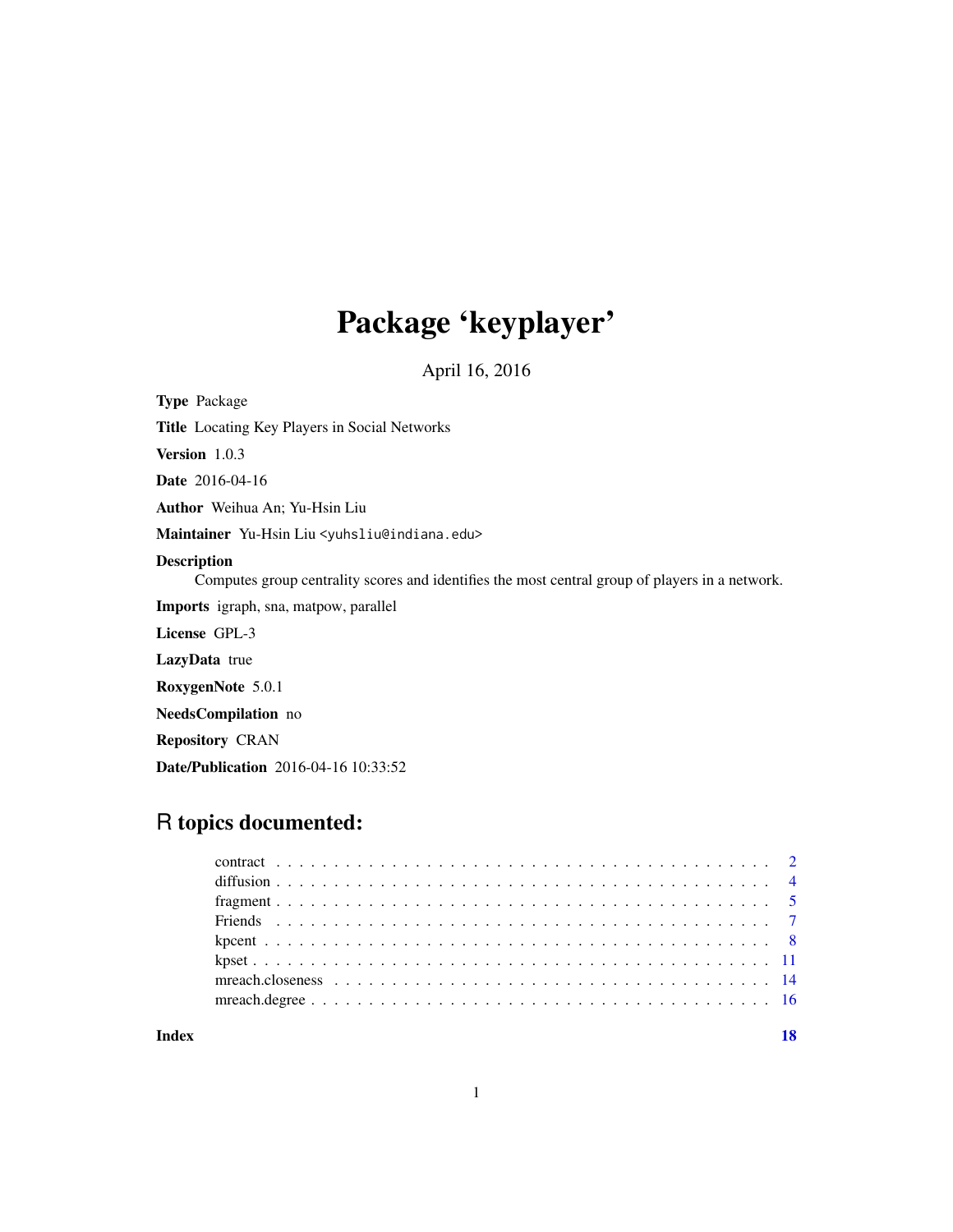<span id="page-1-1"></span><span id="page-1-0"></span>

# Description

contract combines selected nodes into one large pseudo-node and provides a reduced network.

#### Usage

```
contract(adj.matrix, nodes, method = c("min", "max", "union", "add"))
```
# Arguments

| adj.matrix | Matrix indicating the adjacency matrix of the network. The inputted adjacency<br>matrix for the diffusion centrality should be properly transformed to the proba-<br>bility interpretation.                                                                                                                                                                                                                                                                            |
|------------|------------------------------------------------------------------------------------------------------------------------------------------------------------------------------------------------------------------------------------------------------------------------------------------------------------------------------------------------------------------------------------------------------------------------------------------------------------------------|
| nodes      | Integer indicating the column index of the chosen player in the adjacenncy ma-<br>trix.                                                                                                                                                                                                                                                                                                                                                                                |
| method     | Indication of which grouping criterion should be used.<br>method="min" indicates the "minimum" criterion (edge values as distances).<br>method="max" indicates the "maximum" criterion (edge values as non-cummulative<br>strengths).<br>method="add" indicates the "addition" criterion (edge values as cummulative<br>strengths).<br>method="union" indicates the "union" criterion (edge values as probability).<br>The default is "min". See details for examples. |

#### Details

Minimum Criterion: the edge value between a group and an outside node is measured as the minimal value among all the (nonzero) edge values between any node in the group and the outside node. Suggested if edge values are interpreted as distances.

*Example: suppose node A to C has distance 2 and B to C has distance 1, then according to the minimum criterion, the distance between C and the merged set AB is 1. Note that if B and C are not connected, the algorithm takes the distance between A and C to describe the distance between AB and C.*

Maximun Criterion: the edge value between a group and an outside node is measured as the maximal value among all the (nonzero) edge values between any node in the group and the outside node. Suggested if edge values are interpreted as non-cummulative strengths.

*Example: we keep using the above example, but the figure now indicates the strength of tie. According to the maximum criterion, the strength of tie between AB and C is 2.*

Addition Criterion: the edge value between a group and an outside node is measured as the sum of all the edge values between any node in the group and the outside node. Suggested if edge values are as cummulative strengths.

*Example: according to the addition criterion, the strength of tie between AB and C is 3*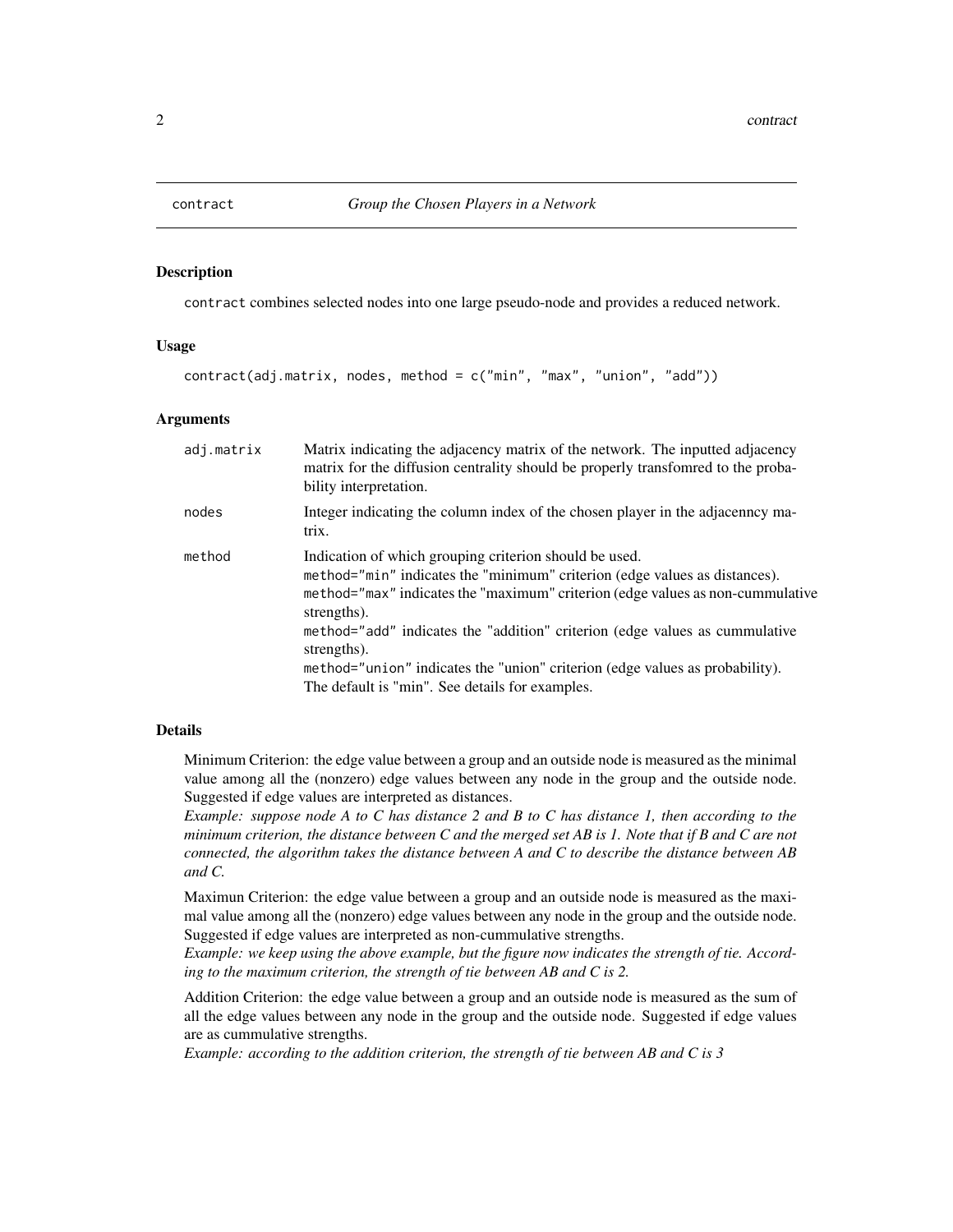#### <span id="page-2-0"></span>contract 3

Union Criterion: the edge value between a group and an outside node is measured as the probability that there is at least one path connecting the group with the outside node. Suggested if edge values are as probability.

*Example: suppose A has probability 0.2 to reach C and B has probability 0.5 to reach C, then C can be reached from merged AB with probability 1-(1-0.2)\*(1-0.5)=0.6 according to the union criterion.*

#### Value

A new adjacency matrix after contracting the chosen nodes (named set).

#### Author(s)

Weihua An <weihuaan@indiana.edu>; Yu-Hsin Liu <yuhsliu@indiana.edu>

### References

An, Weihua and Yu-Hsin Liu (2016). "keyplayer: An R Package for Locating Key Players in Social Networks." Working Paper, Indiana Univeristy.

# See Also

[kpcent](#page-7-1); [kpset](#page-10-1)

#### Examples

```
# Create a 5x5 weighted and directed adjacency matrix, where edge values
# represent the strength of tie
W <- matrix(
 c(0,1,3,0,0,
   0,0,0,4,0,
   1,1,0,2,0,
   0,0,0,0,3,
   0,2,0,0,0),
   nrow=5, ncol=5, byrow = TRUE)
# If the strength is believed to be non-accumulative for a group of nodes,
# it is proper to use the "maximum" criterion to contract node 2 and 3
contract(W,c(2,3),"max")
# Transform the edge value to probability interpretaion
P \le -W * 0.2# Contract node 2 and 3 using the "union" criterion as it is proper for
# probability matrix input
contract(P,c(2,3),"union")
```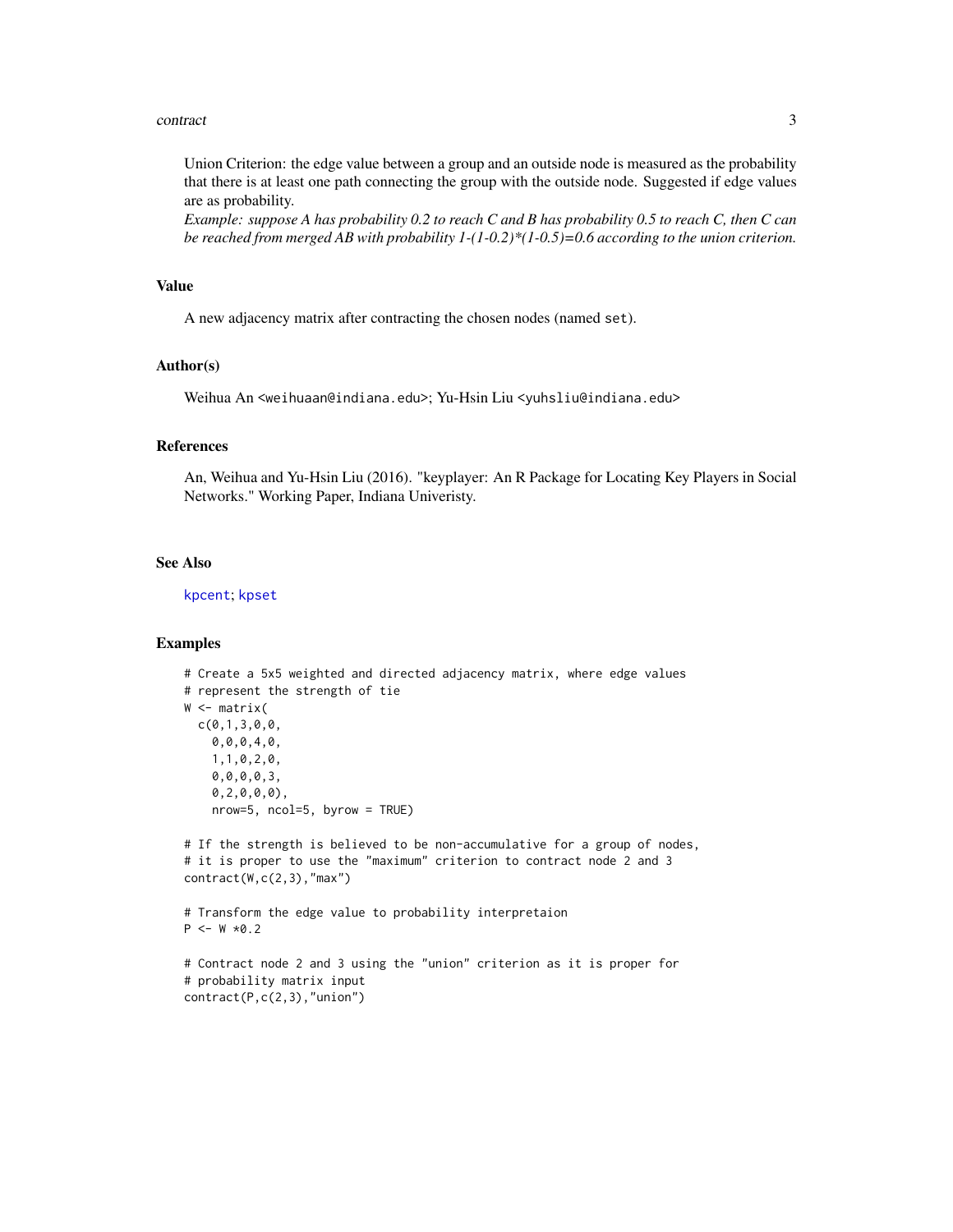#### Description

diffusion measures player's ability to disseminate information through all the possible paths. For each path from i to j there is a reaching probability P\_ij, which is specified in the inputted adjacency matrix.

#### Usage

```
diffusion(adj.matrix, node, T = ncol(adj.matrix))
```
# Arguments

| adj.matrix | Matrix indicating the probability matrix.                                                                                                                                                                                                                                                |
|------------|------------------------------------------------------------------------------------------------------------------------------------------------------------------------------------------------------------------------------------------------------------------------------------------|
| node       | Integer indicating the column index of the chosen player in the adjacenney ma-<br>trix. If not specified, scores for all nodes will be reported.                                                                                                                                         |
|            | Integer indicating the maximum number of iterations of communication process.<br>In the first iteration, the adjacency matrix is as the input. In the nth iteration, the<br>adjacency matrix becomes the input adjacency matrix to the power of n. By<br>default. T is the network size. |

#### Details

The diffusion centrality measures the expected number of information receivers from a particular node (Banerjee et.al. 2013). The measure can approximate the degree, Katz-Bonacich, or eigenvector centrality when proper parameters are chosen. See Banerjee et.al. (2014) for details and proofs.

In its original parametrization (Banerjee et.al. 2013), P=q\*g, where q is a measure of the information passing probability and g the adjacency matrix. For simplication and consistency with other centrality measures, the current packages asks users to input the probability matrix P directly. With information on q and the adjacency matrix, the probability matrix P can easily be calculated by their product.

#### Value

A vector indicating the defusion centrality score(s) of the chosen player(s).

## Author(s)

Weihua An <weihuaan@indiana.edu>; Yu-Hsin Liu <yuhsliu@indiana.edu>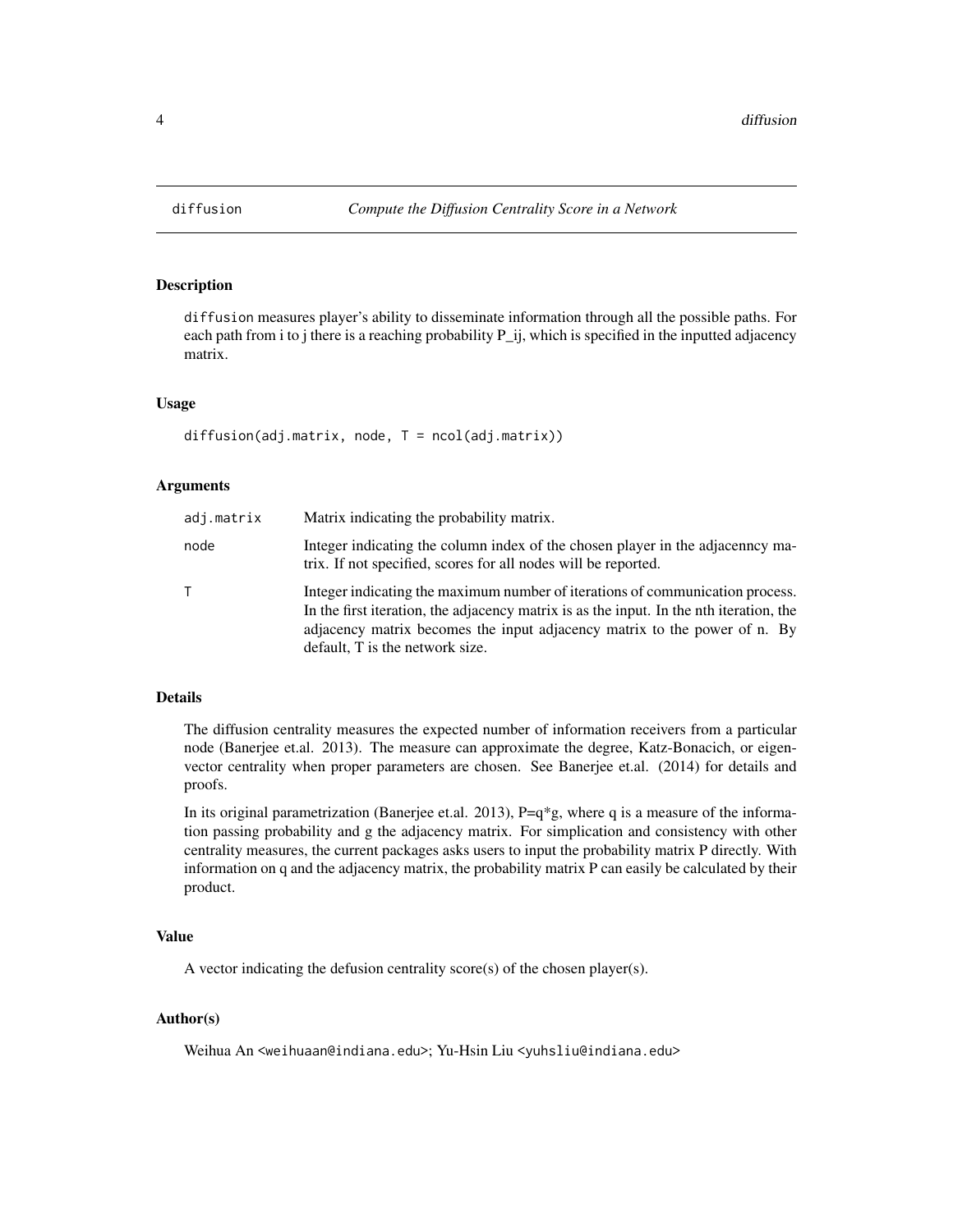#### <span id="page-4-0"></span>fragment 5 and 5 and 5 and 5 and 5 and 5 and 5 and 5 and 5 and 5 and 5 and 5 and 5 and 5 and 5 and 5 and 5 and 5 and 5 and 5 and 5 and 5 and 5 and 5 and 5 and 5 and 5 and 5 and 5 and 5 and 5 and 5 and 5 and 5 and 5 and 5 a

# References

An, Weihua and Yu-Hsin Liu (2016). "keyplayer: An R Package for Locating Key Players in Social Networks." Working Paper, Indiana Univeristy.

Banerjee, A., A. Chandrasekhar, E. Duflo, and M. Jackson (2013): "Diffusion of Microfinance," *Science*, Vol. 341. p.363

Banerjee, A., A. Chandrasekhar, E. Duflo, and M. Jackson (2014): "Gossip: Identifying Central Individuals in a Social Network," Working Paper.

# See Also

[matpow](#page-0-0); [kpcent](#page-7-1); [kpset](#page-10-1)

### Examples

```
# Create a 5x5 weighted and directed adjacency matrix, where edge values
# represent the strength of tie
W <- matrix(
 c(0,1,3,0,0,0,0,0,4,0,
   1,1,0,2,0,
   0,0,0,0,3,
   0,2,0,0,0),
   nrow=5, ncol=5, byrow = TRUE)
# Transform the edge value to probability interpretaion
P \le -W * 0.2# List the diffusion centrality score for every node
diffusion(P, T = 2)
```
<span id="page-4-1"></span>

fragment *Compute the Fragmentation Centrality Score in a Netwrok*

#### Description

fragment measures the extent of fragmentation of a network after a set of nodes is removed from the network. The more fragmented the residual network is, the more central a node is.

#### Usage

```
fragment(adj.matrix, nodes, M = Inf, binary = FALSE, large = TRUE,
 geodist.precomp = NULL)
```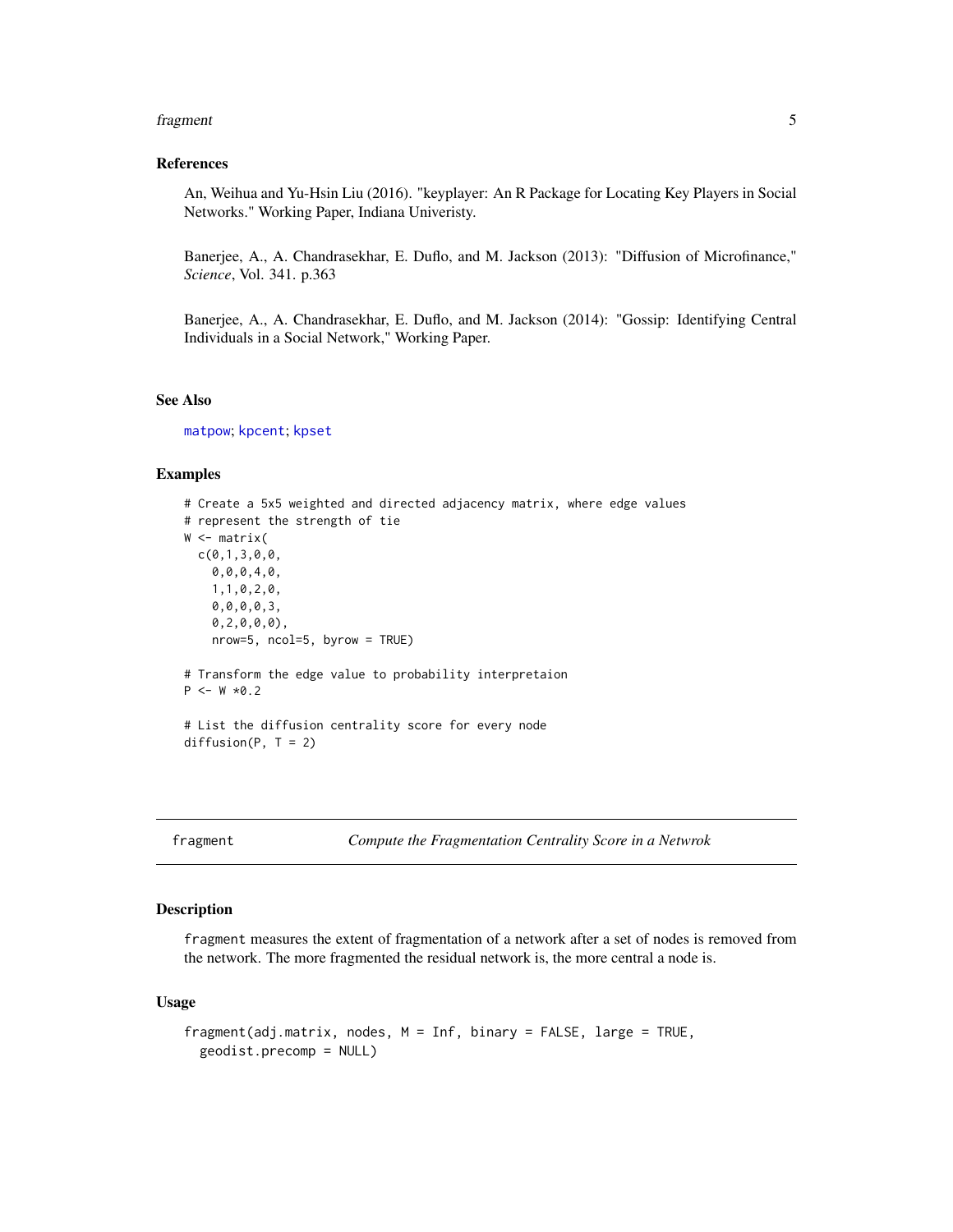#### Arguments

| adj.matrix      | Matrix indicating the adjacency matrix of the network.                                                                                                                                                             |
|-----------------|--------------------------------------------------------------------------------------------------------------------------------------------------------------------------------------------------------------------|
| nodes           | Integer indicating the column index of the chosen player in the adjacenncy ma-<br>trix. If there are multiple players, use $c$ (index1, index2, ). If not specified,<br>scores for all nodes will be reported.     |
| M               | Number indicating the maximum geodistance between two nodes, above witch<br>the two nodes are considered disconnected. M hence defines the reachable set.<br>The default is Inf.                                   |
| binary          | Logical scalar. If TRUE, the adjacency matrix is binarized. If FALSE, the edge<br>values are considered. The default is FALSE.                                                                                     |
| large           | Logical scalar, whether the computation method for large network is imple-<br>mented. If TRUE (the default), the method implmented in <b>igraph</b> is used; other-<br>wise the method implemented in sna is used. |
| geodist.precomp |                                                                                                                                                                                                                    |

Geodistance precomputed for the graph to be analyzed (optional).

# Details

A natural way to apply the fragmentation centrality is in the context of counter-terrorism, as shown in Borgatti (2006). The measure uses geodistances to compute the fragmentation level of the residual network, and thus edge values should be properly adjusted to distance interpretation. The fragmentation centrality is not directional as edge values are counted aggregately at the network level.

#### Value

Vector indicating fragment score(s) of the chosen player(s). Score is normalized to [0,1].

#### Author(s)

Weihua An <weihuaan@indiana.edu>; Yu-Hsin Liu <yuhsliu@indiana.edu>

# References

An, Weihua and Yu-Hsin Liu (2016). "keyplayer: An R Package for Locating Key Players in Social Networks." Working Paper, Indiana Univeristy.

Borgatti, Stephen P. 2006. "Identifying Sets of Key Players in a Network." *Computational, Mathematical and Organizational Theory*, 12(1):21-34.

Butts, Carter T. (2014). sna: Tools for Social Network Analysis. R package version 2.3-2. [http:](http://CRAN.R-project.org/package=sna) [//CRAN.R-project.org/package=sna](http://CRAN.R-project.org/package=sna)

Csardi, G and Nepusz, T (2006). "The igraph software package for complex network research." InterJournal, Complex Systems 1695. <http://igraph.org>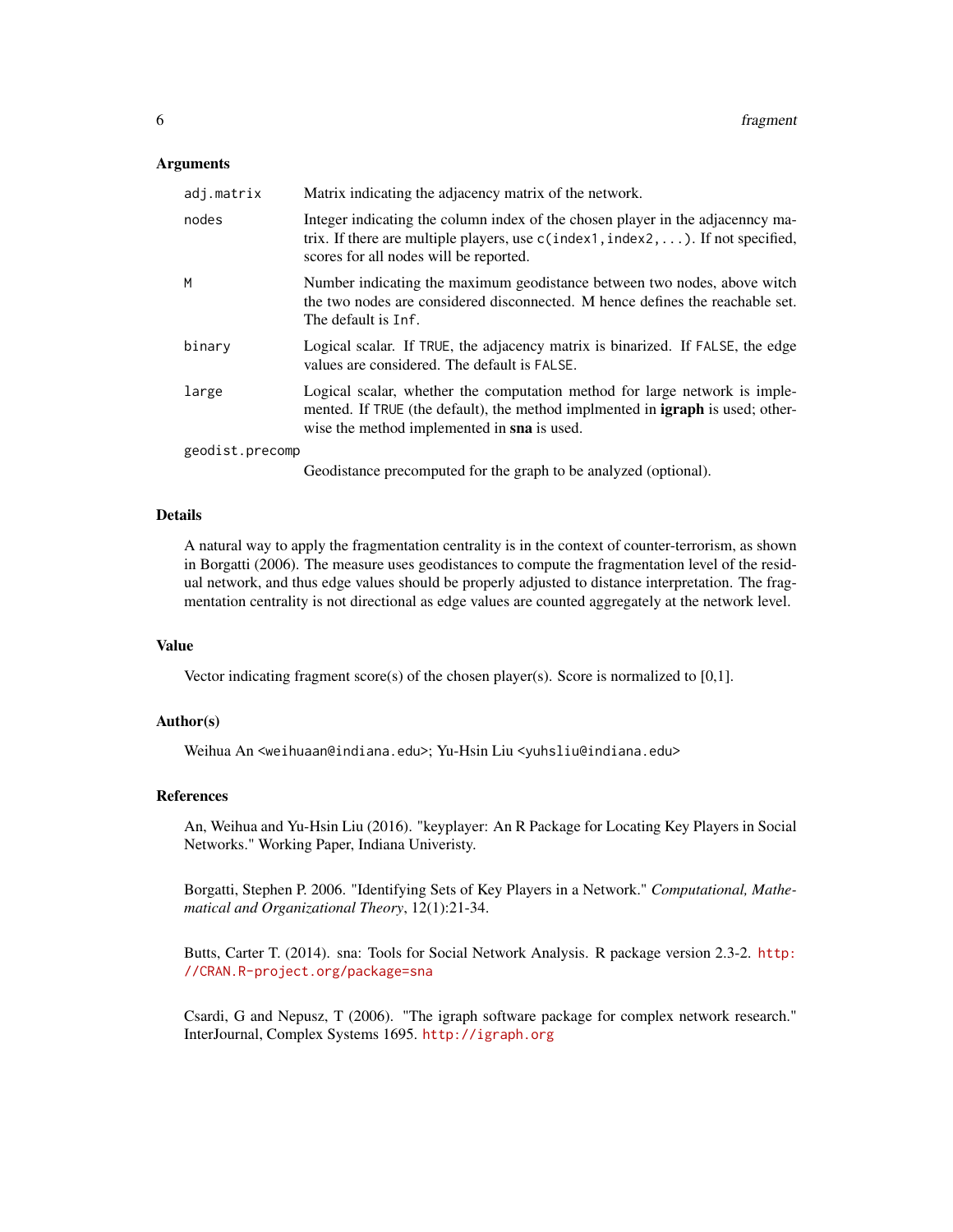#### <span id="page-6-0"></span>**Friends** 7 **7**

# See Also

[geodist](#page-0-0); [shortest.paths](#page-0-0); [kpcent](#page-7-1); [kpset](#page-10-1)

#### Examples

```
# Create a 5x5 weighted and directed adjacency matrix, where edge values
# represent the strength of tie
W <- matrix(
  c(0,1,3,0,0,
    0,0,0,4,0,
    1,1,0,2,0,
   0,0,0,0,3,
   0,2,0,0,0),
   nrow=5, ncol=5, byrow = TRUE)
# Transform the edge value to distance interpretaion
A < - WA[W!=0] <- 1/W[W!=0]
# List the fragmentation centrality scores for every node
fragment(A)
```
Friends *The friendship network of 21 managers in a high-tech company*

# Description

The friendship network of 21 managers in a high-tech company

#### Usage

data("Friends")

#### Format

A network object for the friendship network of 21 managers in a high-tech company (Krackhardt, 1987). It is a directed network including 21 nodes and 60 edges. There are two node atrributes. "Dept" shows the department affiliations (1-4). "Level" shows the rank of the managers in the company (1-3).

@source D. Krackhardt. "Cognitive social structures." Social Networks, 9:109-134, 1987.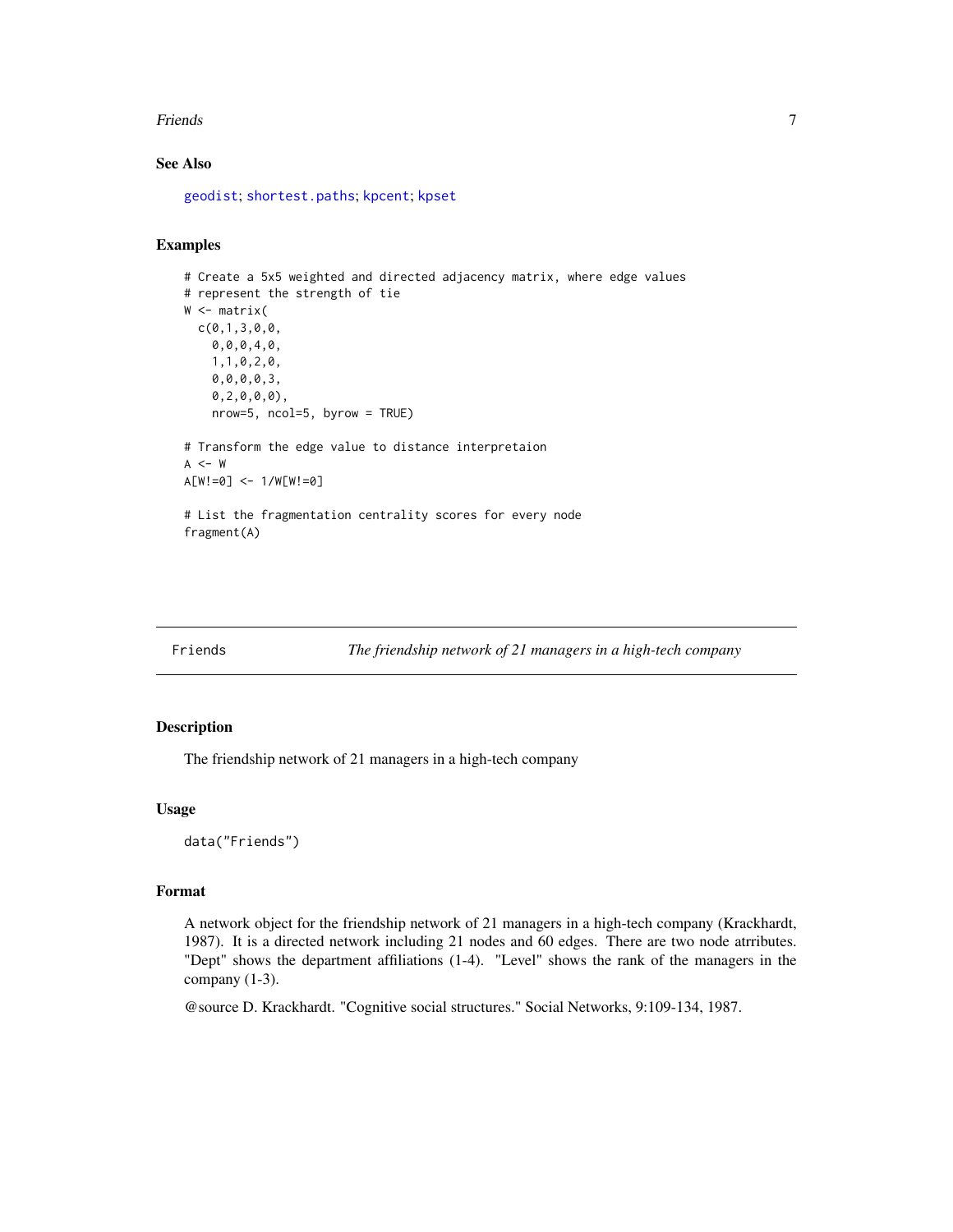<span id="page-7-1"></span><span id="page-7-0"></span>

# Description

kpcent reports the group-level centrality scores.

# Usage

```
kpcent(adj.matrix, nodes, type, M = Inf, T = ncol(adj.matrix), method,
 binary = FALSE, cmode, large = TRUE, geodist.precomp = NULL)
```
# Arguments

| adj.matrix   | Matrix indicating the adjacency matrix of the network or the probability matrix<br>in the case of calculating diffusion centrality.                                                                                                                                                                                                                                                                                                                                                                            |
|--------------|----------------------------------------------------------------------------------------------------------------------------------------------------------------------------------------------------------------------------------------------------------------------------------------------------------------------------------------------------------------------------------------------------------------------------------------------------------------------------------------------------------------|
| nodes        | Integer indicating the column index of the chosen player in the adjacenncy ma-<br>trix. If there are multiple players, use $c$ (index1, index2, )                                                                                                                                                                                                                                                                                                                                                              |
| type         | type="betweenness" for betweenness centrality.<br>type="closeness" for closeness centrality.<br>type="degree" for degree centraslity.<br>type="diffusion" for diffusion centrality.<br>type="evcent" for evcent (eigenvector) centrality.<br>type="fragment" for fragment centrality.<br>type="mreach.degree" for mreach.degree centrality.<br>type="mreach.closeness" for mreach.closeness centrality.                                                                                                        |
| M            | Positive number indicating the maximum geodistance between two nodes, above<br>witch the two nodes are considered disconnected. The default is Inf. The op-<br>tion is applicable to mreach.degree, mreach.closeness, and fragmentation cen-<br>tralities.                                                                                                                                                                                                                                                     |
| $\mathsf{T}$ | Integer indicating the maximum number of iterations of communication process.<br>For diffusion centrality only. By default, T is the network size.                                                                                                                                                                                                                                                                                                                                                             |
| method       | Indication of which grouping criterion should be used.<br>"min" indicates the "minimum" criterion and is the default for betweenness,<br>closeness, fragmentation, and M-reach centralities.<br>"max" indicates the "maximum" criterion and is the default for degree and eigen-<br>vector centralities.<br>"add" indicates the "addition" criterion.<br>"union" indicates the "union" criterion and is the default for diffusion central-<br>ity.<br>See Details section for explanations on grouping method. |
| binary       | If TRUE, the adjacency matrix is binarized. If FALSE, the edge values are consid-<br>ered. By default, binary=FALSE                                                                                                                                                                                                                                                                                                                                                                                            |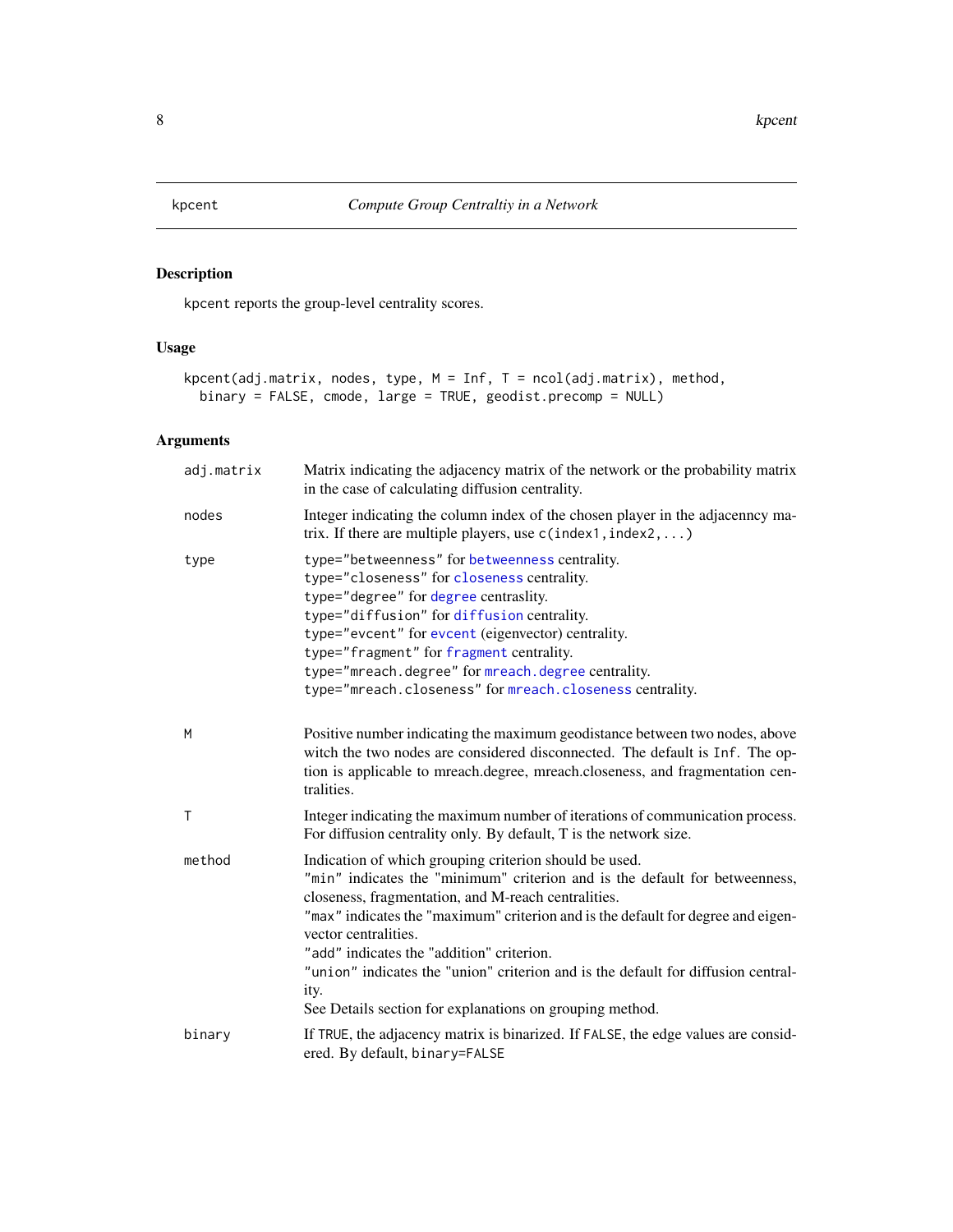#### <span id="page-8-0"></span>kpcent 9

| cmode           | String indicating the type of centrality being evaluated. The option is applicable<br>to degree and M-reach centralities. "outdegree", "indegree", and "total"      |
|-----------------|---------------------------------------------------------------------------------------------------------------------------------------------------------------------|
|                 | refer to indegree, outdegree, and (total) degree respectively. "all" reports all                                                                                    |
|                 | the above measures. The default is to report the total degree. Note for close-                                                                                      |
|                 | ness centrality, we use the Gil-Schmidt power index when large=FALSE. See                                                                                           |
|                 | closeness for explanation. When large=TRUE, the function reports the standard                                                                                       |
|                 | closeness score.                                                                                                                                                    |
| large           | Logical scalar, whether the computation method for large network is imple-<br>mented. If TRUE (the default), the method implmented in <b>igraph</b> is used; other- |
|                 | wise the method implemented in sna is used.                                                                                                                         |
| geodist.precomp |                                                                                                                                                                     |
|                 | $C_{\rm crit}$ distances and concerted for the space of the smallered (suffered).                                                                                   |

Geodistance precomputed for the graph to be analyzed (optional).

#### Details

The basic idea of measuring the group-level centrality is to treat a group of nodes as a large pseudonode. We propose several methods to measure the tie status between this pseudo node and other nodes, responding to several common edge value interpretations (An and Liu, 2015).

Minimum Criterion: the edge value between a group and an outside node is measured as the minimal value among all the (nonzero) edge values between any node in the group and the outside node. Suggested if edge values are interpreted as distances.

*Example: suppose node A to C has distance 2 and B to C has distance 1, then according to the minimum criterion, the distance between C and the merged set AB is 1. Note that if B and C are not connected, the algorithm takes the distance between A and C to describe the distance between AB and C.*

Maximun Criterion: the edge value between a group and an outside node is measured as the maximal value among all the (nonzero) edge values between any node in the group and the outside node. Suggested if edge values are interpreted as non-cummulative strengths.

*Example: we keep using the above example, but the figure now indicates the strength of tie. According to the maximum criterion, the strength of tie between AB and C is 2.*

Addition Criterion: the edge value between a group and an outside node is measured as the sum of all the edge values between any node in the group and the outside node. Suggested if edge values are as cummulative strengths.

*Example: according to the addition criterion, the strength of tie between AB and C is 3*

Union Criterion: the edge value between a group and an outside node is measured as the probability that there is at least one path connecting the group with the outside node. Suggested if edge values are as probability.

*Example: suppose A has probability 0.2 to reach C and B has probability 0.5 to reach C, then C can be reached from merged AB with probability 1-(1-0.2)\*(1-0.5)=0.6 according to the union criterion.*

# Value

A vector indicating the centrality score of a group.

## Author(s)

Weihua An <weihuaan@indiana.edu>; Yu-Hsin Liu <yuhsliu@indiana.edu>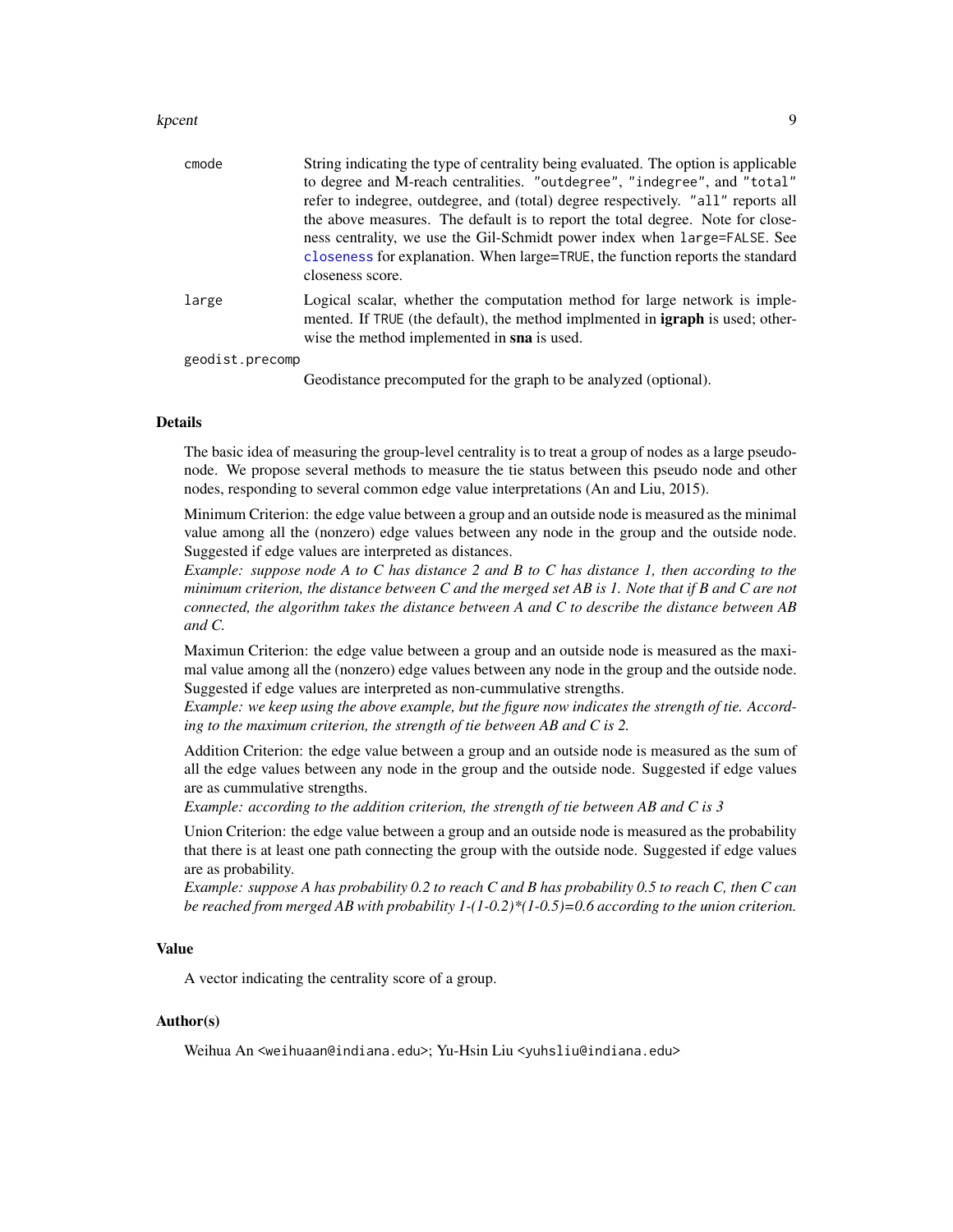#### <span id="page-9-0"></span>References

An, Weihua. (2015). "Multilevel Meta Network Analysis with Application to Studying Network Dynamics of Network Interventions." *Social Networks* 43: 48-56.

An, Weihua and Yu-Hsin Liu (2016). "keyplayer: An R Package for Locating Key Players in Social Networks." Working Paper, Indiana Univeristy.

Banerjee, A., A. Chandrasekhar, E. Duflo, and M. Jackson (2013): "Diffusion of Microfinance," *Science*, Vol. 341. p.363

Banerjee, A., A. Chandrasekhar, E. Duflo, and M. Jackson (2014): "Gossip: Identifying Central Individuals in a Social Network," Working Paper.

Borgatti, Stephen P. (2006). "Identifying Sets of Key Players in a Network." *Computational, Mathematical and Organizational Theory*, 12(1):21-34.

Butts, Carter T. (2014). sna: Tools for Social Network Analysis. R package version 2.3-2. [http:](http://CRAN.R-project.org/package=sna) [//CRAN.R-project.org/package=sna](http://CRAN.R-project.org/package=sna)

Csardi, G and Nepusz, T (2006). "The igraph software package for complex network research." InterJournal, Complex Systems 1695. <http://igraph.org>

### See Also

#### [contract](#page-1-1) [kpset](#page-10-1)

#### Examples

```
# Create a 5x5 weighted and directed adjacency matrix,
# where edge values represent the strength of tie
W <- matrix(
  c(0,1,3,0,0,
    0,0,0,4,0,
    1,1,0,2,0,
    0,0,0,0,3,
    0,2,0,0,0),
    nrow=5, ncol=5, byrow = TRUE)
# List the degree centrality for group of node 2 and 3
kpcent(W,c(2,3),type="degree")
# Transform the edge value to distance interpretaion
# Compute the fragmentation centrality for node 2
A < - WA[W!=0] <- 1/W[W!=0]
kpcent(A,2,type="fragment")
```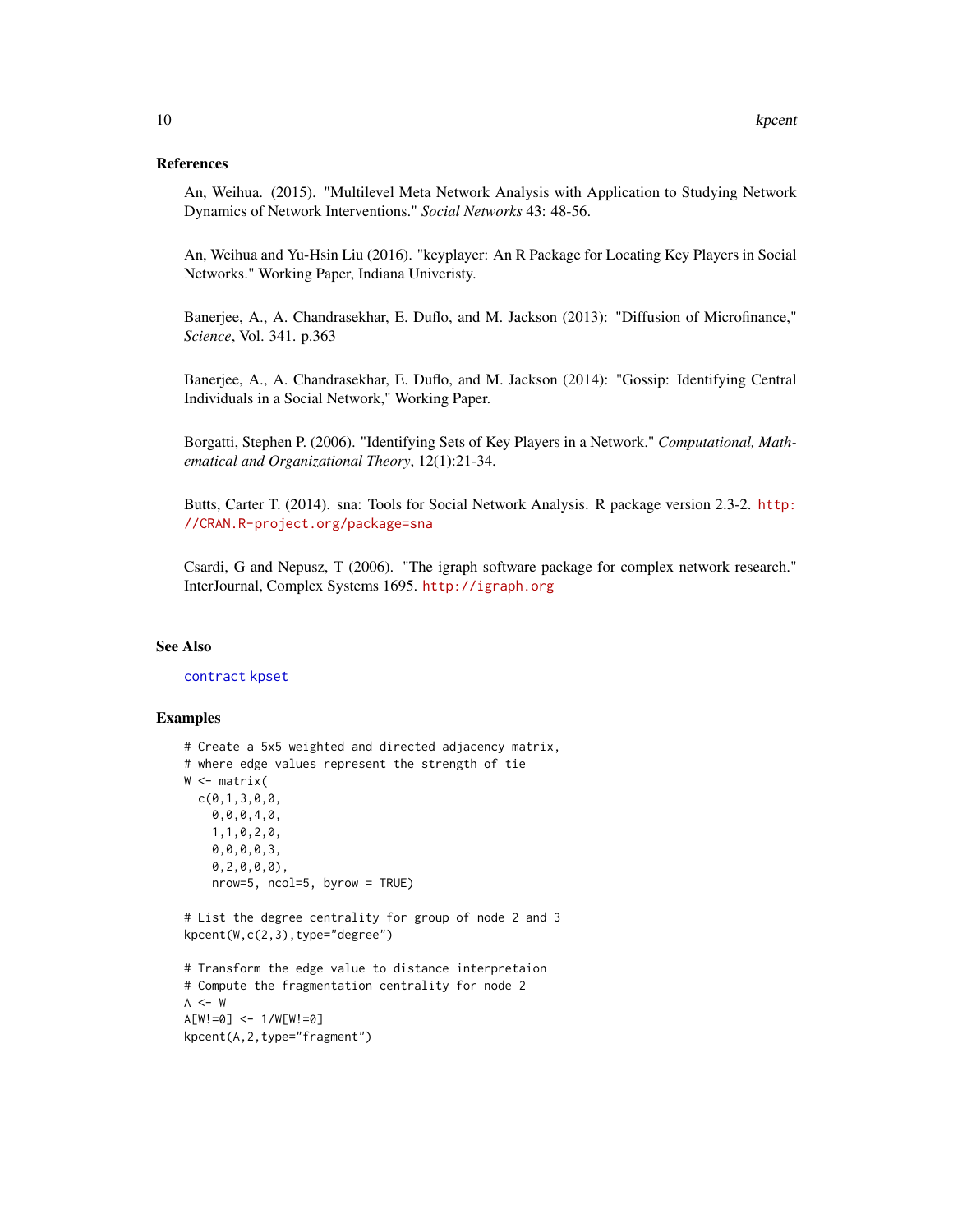#### <span id="page-10-0"></span>kpset to the set of the set of the set of the set of the set of the set of the set of the set of the set of the set of the set of the set of the set of the set of the set of the set of the set of the set of the set of the

```
# Replicate the group-level degree centrality (normalized) when the weights
# are given by the inverse distances and report the outgoing score only
kpcent(A,c(2,3),type="mreach.closeness",binary=TRUE,M=1,cmode="outdegree")
# Transform the edge value to probability interpretation
# Compute the diffusion centrality with number of iteration 20
P \le -0.1*Wkpcent(P,c(2,3),type="diffusion",T=20)
```
<span id="page-10-1"></span>kpset *Selecting the Most Central Group of Players in a Network*

#### Description

kpset helps identify the most central group of players in a social network given a sepcified centraliy measure and a target group size.

#### Usage

```
kpset(adj.matrix, size, type = "degree", M = Inf, T = ncol(adj.matrix),
 method = "min", binary = FALSE, cmode = "total", large = TRUE,
 geodist.precomp = NULL, seed = "top", parallel = FALSE, cluster = 2,round = 10, iteration = ncol(adj.matrix))
```
# **Arguments**

| adj.matrix | Matrix indicating the adjacency matrix of the network or in the case of diffusion<br>centrality a probability matrix.                                                                                                                                                                                                                                                                                                                     |
|------------|-------------------------------------------------------------------------------------------------------------------------------------------------------------------------------------------------------------------------------------------------------------------------------------------------------------------------------------------------------------------------------------------------------------------------------------------|
| size       | Integer indicating the target size of players.                                                                                                                                                                                                                                                                                                                                                                                            |
| type       | A string indicating the type of centrality measure to be used. Should be one of<br>"degree" for degree centrality, "closeness" for closeness centrality, "betweenness"<br>for betweenness centrality, "evcent" for eigenvector centrality, "mreach.degree"<br>for M-reach degree centrality, "mreach.closeness" for M-reach closeness cen-<br>trality, "fragment" for fragment centrality, and "diffusion" for diffusion cen-<br>trality. |
| M          | Positive number indicating the maximum geodistance between two nodes, above<br>which the two nodes are considered disconnected. The default is Inf. The<br>option is applicable to M-reach degree, M-reach closeness, and fragmentation<br>centralities                                                                                                                                                                                   |
| Т          | Integer indicating the maximum number of iterations in the communication pro-<br>cess. By default, T is the network size.                                                                                                                                                                                                                                                                                                                 |
| method     | Indication of which grouping criterion should be used.<br>"min" indicates the "minimum" criterion and is suggested for betweenness,<br>closeness, fragmentation, and M-reach centralities.<br>"max" indicates the "maximum" criterion and is suggested for degree and eigen-<br>vector centralities.                                                                                                                                      |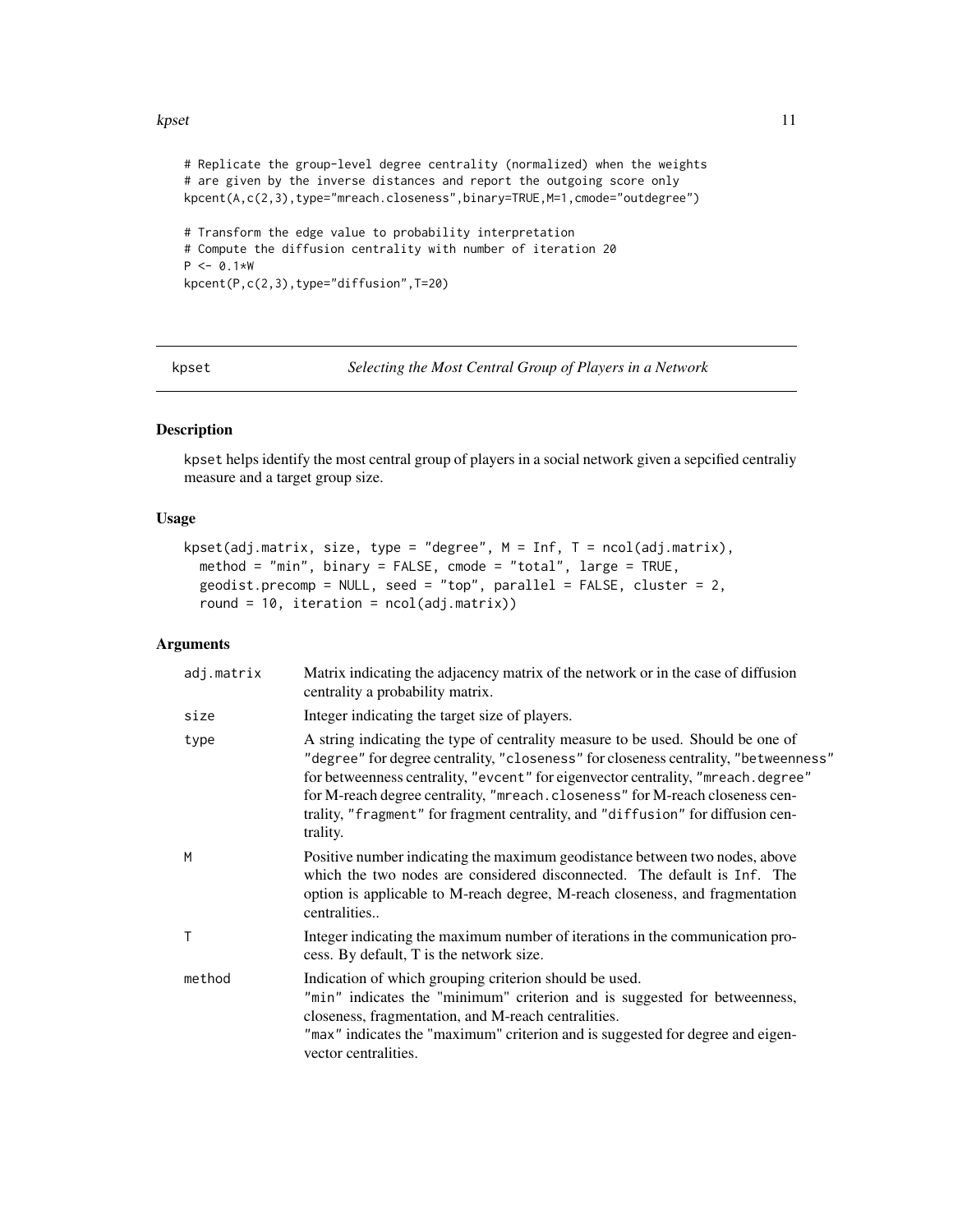<span id="page-11-0"></span>

|                 | "add" indicates the "addition" criterion and is suggested for degree and eigen-<br>vector centralities as an altenative of "max".<br>"union" indicates the "union" criterion and is suggested for diffusion centrality.<br>The default is "min". See kpcent Details section for explanations on grouping<br>method.                                                                                                                                                                                                   |
|-----------------|-----------------------------------------------------------------------------------------------------------------------------------------------------------------------------------------------------------------------------------------------------------------------------------------------------------------------------------------------------------------------------------------------------------------------------------------------------------------------------------------------------------------------|
| binary          | If TRUE, the input matrix is binarized. If FALSE, the edge values are considered.<br>The default is FALSE.                                                                                                                                                                                                                                                                                                                                                                                                            |
| cmode           | String indicating the type of centrality being evaluated. The option is applicable<br>to degree and M-reach centralities. "outdegree", "indegree", and "total"<br>refer to indegree, outdegree, and total degree, respectively. "all" reports all<br>the above measures. The default is to report the total degree. Note for close-<br>ness centrality, we use the Gil-Schmidt power index when large=FALSE. See<br>closeness for explanation. When large=TRUE, the function reports the standard<br>closeness score. |
| large           | Logical scalar. If TRUE (the default), the method implmented in <b>igraph</b> is used<br>for computing geodistance and related centrality measures; otherwise the method<br>in sna is used.                                                                                                                                                                                                                                                                                                                           |
| geodist.precomp |                                                                                                                                                                                                                                                                                                                                                                                                                                                                                                                       |
|                 | Geodistance precomputed for the network to be analyzed (optional).                                                                                                                                                                                                                                                                                                                                                                                                                                                    |
| seed            | String indicating the seeding method or a vector of the seeds specified by user.<br>If "top", players with the high individual centrality are used as the seeds. If<br>"random", seeds are randomly sampled. The default is "top" for efficiency.                                                                                                                                                                                                                                                                     |
| parallel        | Logical scalar. IF TRUE, the parallel computation is implement. The default is<br>FALSE.                                                                                                                                                                                                                                                                                                                                                                                                                              |
| cluster         | Integer indicating the number of CPU cores to be used for parallel computation.                                                                                                                                                                                                                                                                                                                                                                                                                                       |
| round           | Integer indicating the "length" of search, namely, the number of loops over the<br>nodes in the candidate set.                                                                                                                                                                                                                                                                                                                                                                                                        |
| iteration       | Integer indicating the "width" of search in each round, namely, the number of<br>loops over the nodes in the residual set.                                                                                                                                                                                                                                                                                                                                                                                            |

#### Details

The most central group of players in a network is not necessarily the set of players who are the most central as individuals because there may be redundancy in their connections. Currenlty a greedy search algorithm is implemented in this package to identify the most central group of key players. The basic steps are shown as follows.

- 1. Select an initial candidate set *C*. The residual set is denoted as *R*.
- 2. Update the candidate set *C*.
	- Start with the first node in *C*. Try to swap it with nodes in *R* sequentially (loop 1). Make the swap if it improves the centrality score of the resulting *C*. The number of loop 1 is defined as the number of iterations (over the nodes in the residual set).
	- Repeat step 1 for each node in *C* sequentially (loop 2). The number of loop 2 is defined as the number of rounds (over the nodes in the candidate set).
	- Stop if (a) the change in *C*'s centrality score is negligible (i.e. it is smaller than a prespecified threshold determined by both the network size and edge values.) or (b) the process reaches a specified number of rounds.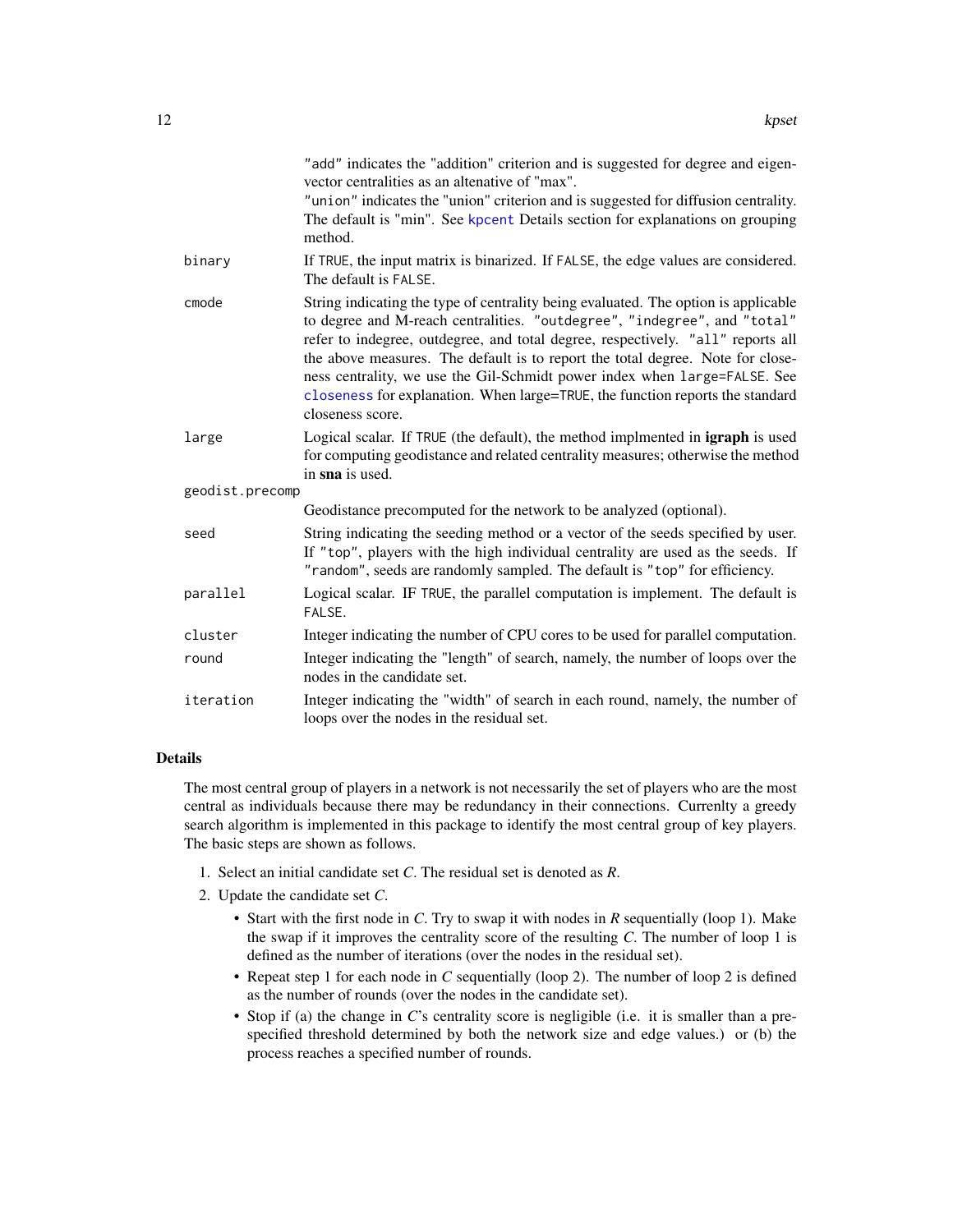#### <span id="page-12-0"></span>kpset to the state of the state of the state of the state of the state of the state of the state of the state of the state of the state of the state of the state of the state of the state of the state of the state of the s

3. Return the final candidate set and the centrality score.

It is recommended to run kpset several times with different seeds so that the algorithm will not be trapped in a local optimum. To facilitate the search in large networks, users may specify a reasonable number of iterations or rounds and/or utilize parallel computation. During parallel computation, for each cluster and each iteration the algorithm randomly picks a node from the candidate set and the residual set, respectively, and swaps the two if it improves the centrality score of the candidate set. It repeats this process until exhausting the specified iterations and rounds and then compare and combine the results from the clusters.

#### Value

kpset returns the column indices of the players who form the most central set and its centrality score.

#### Author(s)

Weihua An <weihuaan@indiana.edu>; Yu-Hsin Liu <yuhsliu@indiana.edu>

#### References

An, Weihua. (2015). "Multilevel Meta Network Analysis with Application to Studying Network Dynamics of Network Interventions." *Social Networks* 43: 48-56.

An, Weihua and Yu-Hsin Liu (2016). "keyplayer: An R Package for Locating Key Players in Social Networks." Working Paper, Indiana Univeristy.

Borgatti, Stephen P. (2006). "Identifying Sets of Key Players in a Network." *Computational, Mathematical and Organizational Theory*, 12(1):21-34.

Butts, Carter T. (2014). sna: Tools for Social Network Analysis. R package version 2.3-2. [http:](http://CRAN.R-project.org/package=sna) [//CRAN.R-project.org/package=sna](http://CRAN.R-project.org/package=sna)

Csardi, G and Nepusz, T (2006). "The igraph software package for complex network research." InterJournal, Complex Systems 1695. <http://igraph.org>

# See Also

### [kpcent](#page-7-1)

#### Examples

# Create a 5x5 weighted and directed adjacency matrix W <- matrix( c(0,1,3,0,0, 0,0,0,4,0, 1,1,0,2,0, 0,0,0,0,3,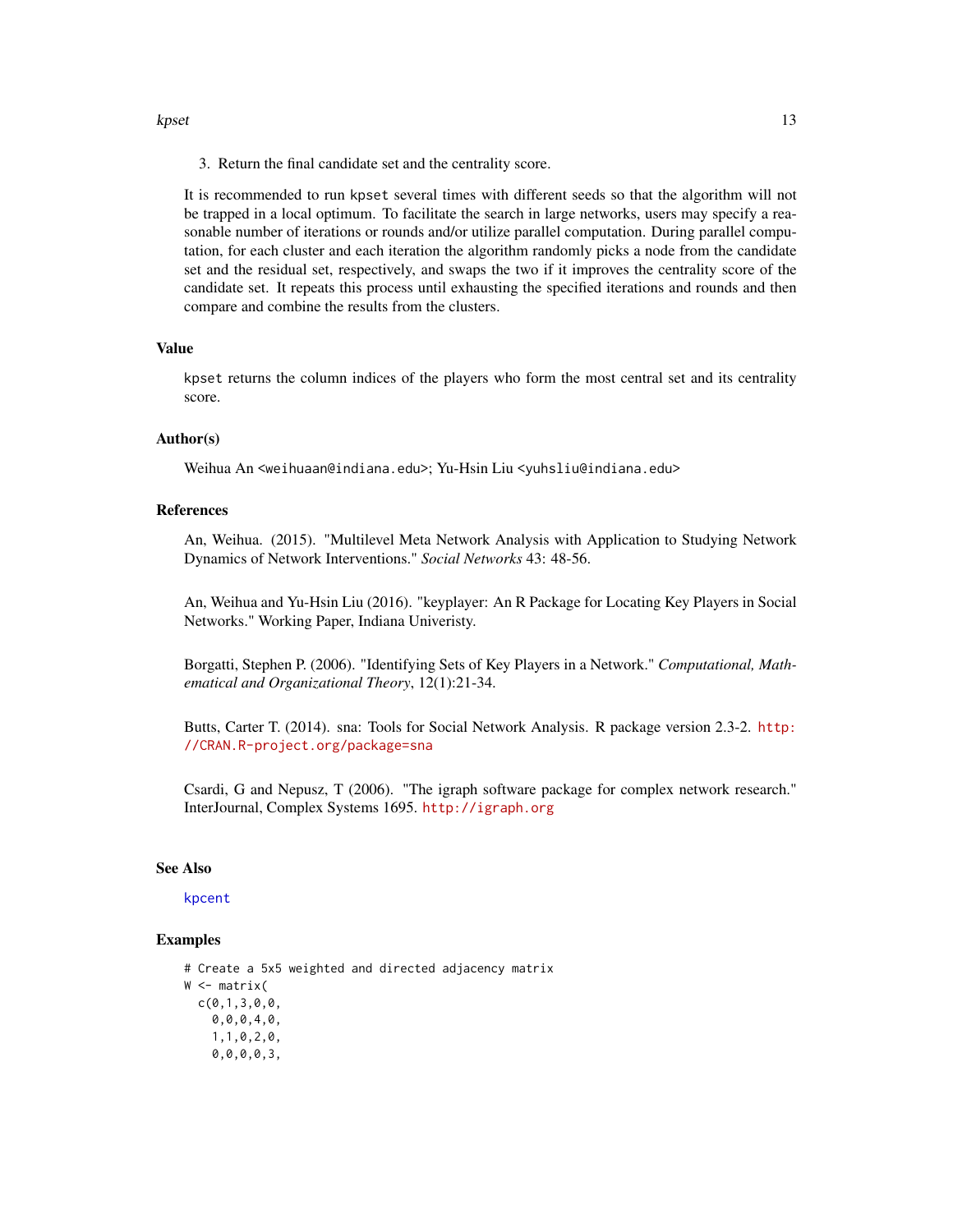```
0,2,0,0,0),
   nrow=5, ncol=5, byrow = TRUE)
# Find the most central player set sized 2 in terms of the degree centrality
kpset(W,size=2,type="degree")
# Find two most central players in terms of indegree
# via parallel computation using 5 cpu cores
kpset(W,size=2,type="degree", cmode="indegree", parallel = TRUE, cluster = 2)
```
<span id="page-13-1"></span>mreach.closeness *Compute the M-reach Closeness Centrality Score in a Netwrok*

# Description

mreach.closeness refines the [mreach.degree](#page-15-1) centrality by using the (inverse) geodistance as weights. The edge values should be properly interpreted as distances.

# Usage

```
mreach.closeness(adj.matrix, node, M = Inf, binary = FALSE, cmode = "all",
  large = TRUE, geodist.precomp = NULL)
```
#### Arguments

| adj.matrix      | Matrix indicating the adjacency matrix of the network.                                                                                                                                                                       |
|-----------------|------------------------------------------------------------------------------------------------------------------------------------------------------------------------------------------------------------------------------|
| node            | Integer indicating the column index of the chosen player in the adjacenney ma-<br>trix. If not specified, scores for all nodes will be reported.                                                                             |
| M               | Number indicating the maximum geodistance between two nodes, above witch<br>the two nodes are considered disconnected. M hence defines the reachable set.<br>The default is Inf.                                             |
| binary          | Logical scalar. If TRUE, the adjacency matrix is binarized. If FALSE, the edge<br>values are considered.                                                                                                                     |
| cmode           | String indicating the type of centrality being evaluated. "outdegree", "indegree",<br>and "total" refer to indegree, outdegree, and (total) degree respectively. "all"<br>reports all the above measures and is the default. |
| large           | Logical scalar, whether the computation method for large network is imple-<br>mented. If TRUE (the default), the method implmented in <b>igraph</b> is used; other-<br>wise the method implemented in sna is used.           |
| geodist.precomp |                                                                                                                                                                                                                              |

Geodistance precomputed for the graph to be analyzed (optional).

<span id="page-13-0"></span>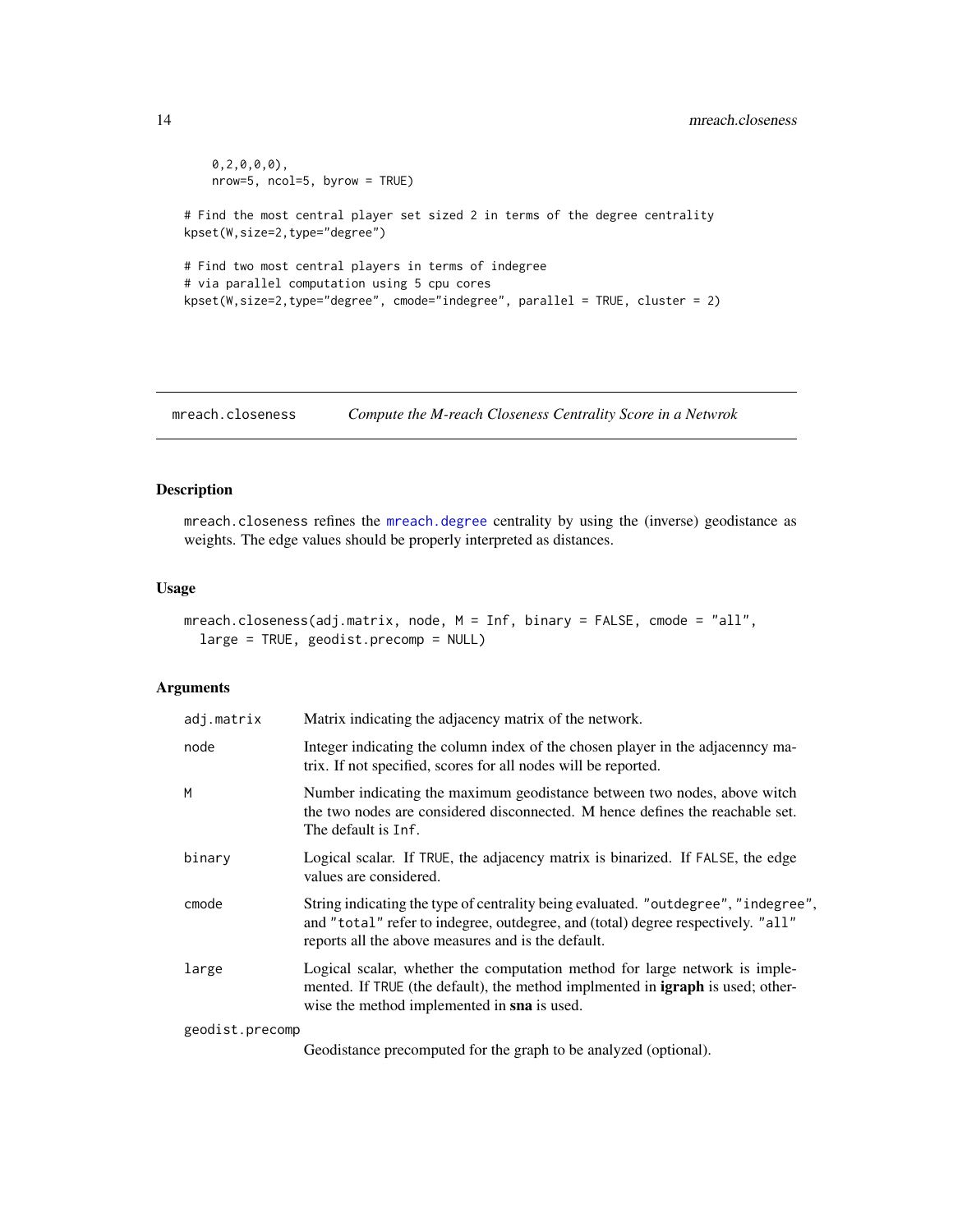#### <span id="page-14-0"></span>Details

mreach.closeness refines the [mreach.degree](#page-15-1) centrality by using the (inverse) geodistance as weights, just as [closeness](#page-0-0) centrality refines [degree](#page-0-0) centrality. It captures the degree centrality when M is properly set (e.g. M=1 in a binarized network). It captures the Gil-Schmidt power index (Gil and Schmidt, 1996) and the cohesion centrality (Borgatti, 2006) when M is sufficiently large (unconstrained). The normalization factor takes care of non-binary edge values. Also note that the geodistance matrix does not necessarily to be symmetric.

#### Value

A vector indicating the outdegree, indegree, or total-degree cohesion score of the chosen player; or a data frame containing all the above information. Note that the outdegree and indegree scores are normalized to [0,1]. This means that the total-degree score is between [0,2].

### Author(s)

Weihua An <weihuaan@indiana.edu>; Yu-Hsin Liu <yuhsliu@indiana.edu>

## References

An, Weihua and Yu-Hsin Liu (2016). "keyplayer: An R Package for Locating Key Players in Social Networks." Working Paper, Indiana Univeristy.

Borgatti, Stephen P. (2006). "Identifying Sets of Key Players in a Network." *Computational, Mathematical and Organizational Theory*, 12(1):21-34.

Butts, Carter T. (2014). sna: Tools for Social Network Analysis. R package version 2.3-2. [http:](http://CRAN.R-project.org/package=sna) [//CRAN.R-project.org/package=sna](http://CRAN.R-project.org/package=sna)

Csardi, G and Nepusz, T (2006). "The igraph software package for complex network research." InterJournal, Complex Systems 1695. <http://igraph.org>

Gil, J and Schmidt, S (1996). "The Origin of the Mexican Network of Power." Proceedings of the International Social Network Conference, Charleston, SC, 22-25.

# See Also

[geodist](#page-0-0); [shortest.paths](#page-0-0); [mreach.degree](#page-15-1); [kpcent](#page-7-1); [kpset](#page-10-1)

#### Examples

```
# Create a 5x5 weighted and directed adjacency matrix, where edge values
# represent the strength of tie
W <- matrix(
 c(0,1,3,0,0,0,0,0,4,0,
    1,1,0,2,0,
```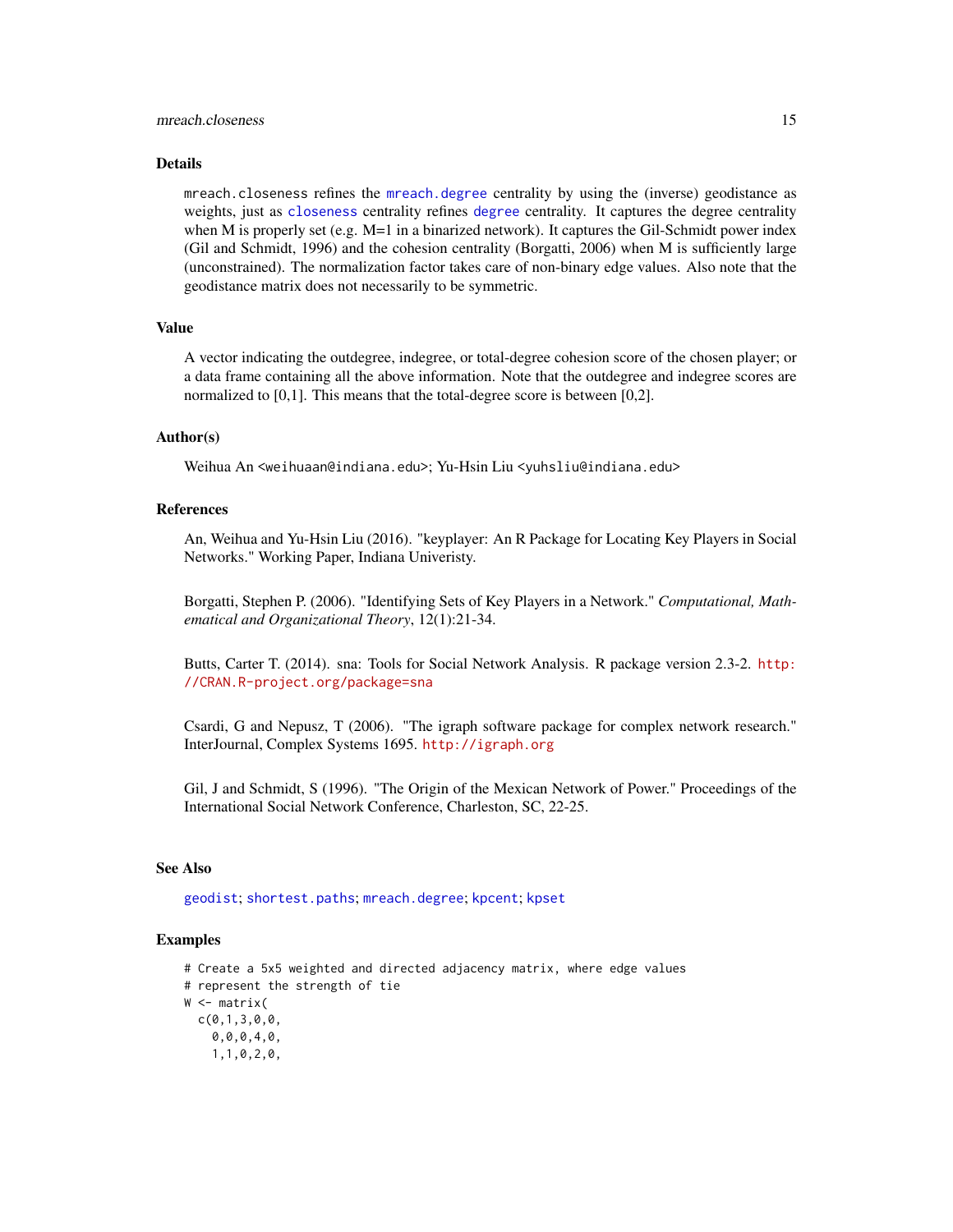```
0,0,0,0,3,
   0,2,0,0,0),
   nrow=5, ncol=5, byrow = TRUE)
# Transform the edge value to distance interpretaion
A < - WA[W!=0] <- 1/W[W!=0]
# List all types of 2-reach closeness scores for every node
mreach.closeness(A,M=2,cmode="all",large=FALSE)
```
<span id="page-15-1"></span>mreach.degree *Compute the M-reach Degree Centrality Score in a Netwrok*

# Description

mreach.degree computes the size of reachable nodes from a particular node within M steps. Mreach degree centrality generalizes the [degree](#page-0-0) centrality by delimiting specific neighborhoods.

#### Usage

```
mreach.degree(adj.matrix, node, M = Inf, binary = TRUE, cmode = "all",
  large = TRUE, geodist.precomp = NULL)
```
# Arguments

| adj.matrix      | Matrix indicating the adjacency matrix of the network.                                                                                                                                                                       |
|-----------------|------------------------------------------------------------------------------------------------------------------------------------------------------------------------------------------------------------------------------|
| node            | Integer indicating the column index of the chosen player in the adjacenncy ma-<br>trix. If not specified, scores for all nodes will be reported.                                                                             |
| м               | Number indicating the maximum geodistance between two nodes, above which<br>the two nodes are considered disconnected. M hence defines the reachable set.<br>The default is Inf.                                             |
| binary          | Logical scalar. If TRUE, the adjacency matrix is binarized, and thus M essentially<br>means steps. If FALSE, the edge values are considered.                                                                                 |
| cmode           | String indicating the type of centrality being evaluated. "outdegree", "indegree",<br>and "total" refer to indegree, outdegree, and (total) degree respectively. "all"<br>reports all the above measures and is the default. |
| large           | Logical scalar, whether the computation method for large network is imple-<br>mented. If TRUE (the default), the method implmented in <b>igraph</b> is used; other-<br>wise the method implemented in sna is used.           |
| geodist.precomp |                                                                                                                                                                                                                              |

Geodistance precomputed for the graph to be analyzed (optional).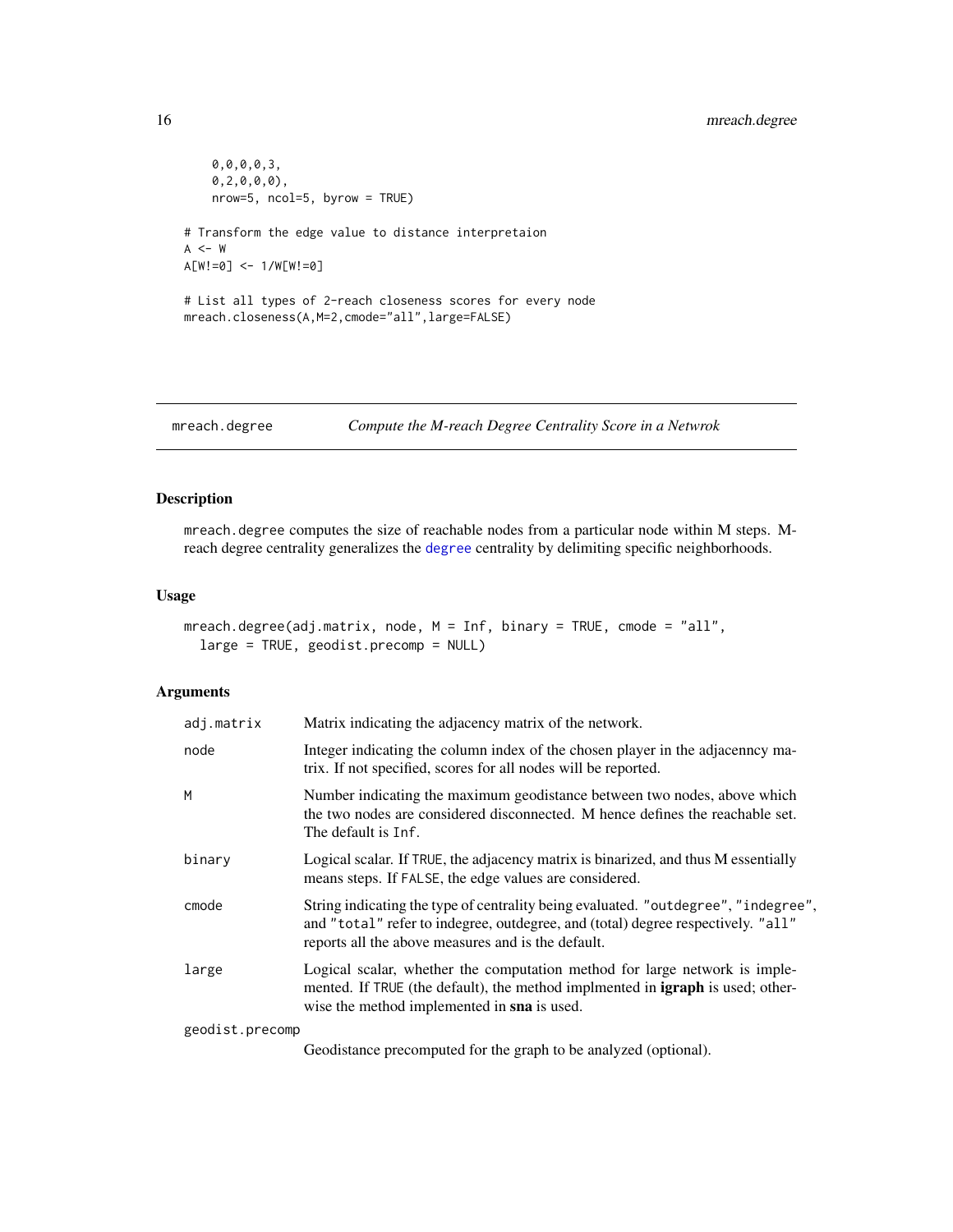# <span id="page-16-0"></span>mreach.degree 17

# Details

The interprtation of the measure in binary and weighted adjacency matrix are slightly different. In binary networks, the reachable set of nodes is defined by nodes that are reachable within M steps. In weighted networks, the reachable set is defined by nodes that are reachable within geodistance M.

## Value

A vector indicating the outdegree, indegree, or total-degree mreach.degree score of the chosen node; or a data frame containing all the above information.

# Author(s)

Weihua An <weihuaan@indiana.edu>; Yu-Hsin Liu <yuhsliu@indiana.edu>

#### References

An, Weihua and Yu-Hsin Liu (2016). "keyplayer: An R Package for Locating Key Players in Social Networks." Working Paper, Indiana Univeristy.

Butts, Carter T. (2014). sna: Tools for Social Network Analysis. R package version 2.3-2. [http:](http://CRAN.R-project.org/package=sna) [//CRAN.R-project.org/package=sna](http://CRAN.R-project.org/package=sna)

Csardi, G and Nepusz, T (2006). "The igraph software package for complex network research." InterJournal, Complex Systems 1695. <http://igraph.org>

#### See Also

[geodist](#page-0-0); [shortest.paths](#page-0-0); [mreach.closeness](#page-13-1); [kpcent](#page-7-1); [kpset](#page-10-1)

## Examples

```
# Create a 5x5 weighted and directed adjacency matrix,
# where edge values represent the strength of tie
W <- matrix(
 c(0,1,3,0,0,
   0,0,0,4,0,
   1,1,0,2,0,
   0,0,0,0,3,
   0,2,0,0,0),
   nrow=5, ncol=5, byrow = TRUE)
```
# List the 2-reach degree scores for every node where W is binarized mreach.degree(W,M=2,cmode="all",large=FALSE)